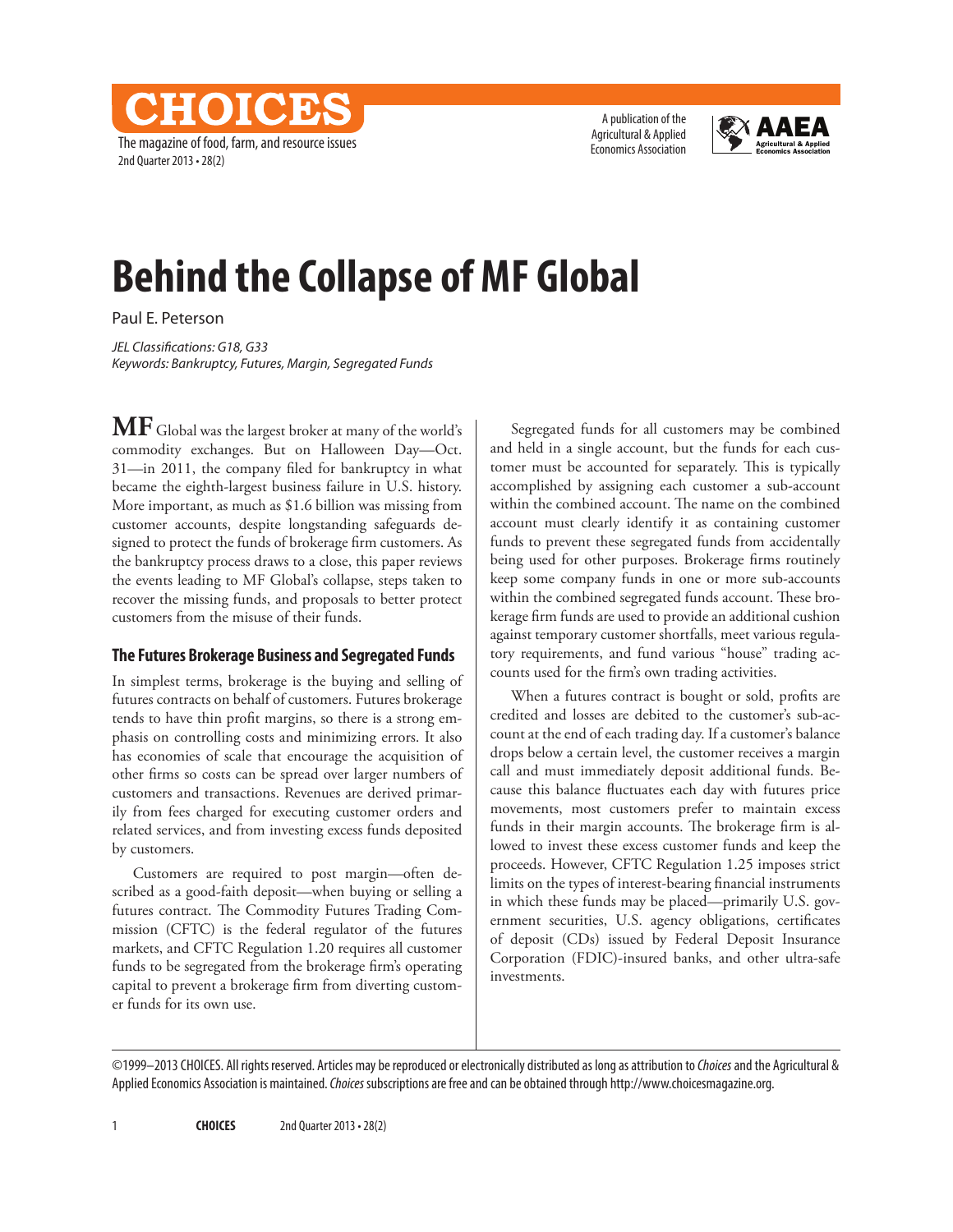Brokerage is a highly competitive business and brokerage firms, like other businesses, fail and go out of business from time to time. However, the U.S. Bankruptcy Code grants special treatment to segregated customer funds in the event of a brokerage firm bankruptcy. When a bankruptcy occurs, all customer sub-accounts containing futures contracts, cash, and any other assets—are transferred in their entirety to one or more other brokerage firms. These transfers normally are completed within one or two days, similar to the process used when a local bank is acquired by another financial institution. Once all customer accounts have been transferred, any remaining assets of the bankrupt brokerage firm, including the sub-accounts containing company-owned funds, are liquidated and divided among the creditors through the bankruptcy process.

### **The Rise and Fall of MF Global**

MF Global began as a British sugar trading firm founded in 1783. The firm continued to focus on trading and transporting physical commodities until the 1980s, when it diversified into financial services and expanded rapidly. Much of this growth was fueled by the acquisition of several U.S. futures brokerage firms including Refco, which itself had collapsed in 2005. These acquisitions provided MF Global with a large customer base of farmers, agribusinesses, and other users of the agricultural futures markets. In 2007 these brokerage operations were spun off as a separate company and renamed MF Global.

#### **Troubled Beginnings**

From the time it became an independent company in 2007, MF Global struggled to attract capital and maintain profitability. The economic downturn led to a steep drop in trading volume, causing MF Global's brokerage revenues to fall by 32%. At the same time, the Federal Reserve's socalled zero interest rate policy caused MF Global's returns from the investment of excess customer funds to plunge by 87%. With these two important income streams reduced to a trickle, MF Global reported net losses for fiscal years 2008, 2009, and 2010.

MF Global also suffered damage from a "rogue trader" episode in February 2008. An employee in MF Global's Memphis office sold more than 16,000 wheat futures contracts—representing 80 million bushels—one night from a home computer linked to the company's order entry system. The employee placed these trades, which exceeded both his personal trading limit and CFTC regulations, in the hope that wheat prices would move lower and he could profit by buying back these contracts at a lower price. Instead, wheat prices moved higher and MF Global was responsible for covering the \$141 million trading loss plus a \$10 million fine from the CFTC for this and other regulatory lapses.

MF Global hired Jon Corzine as chairman and chief executive officer in March 2010 as part of a corporate turnaround effort. Corzine was highly regarded, having served five years in the U.S. Senate and four years as governor of New Jersey after retiring as chairman of Goldman Sachs. Upon taking control, Corzine announced plans to transform MF Global from a trading volume- and interest ratedependent brokerage business into a full-service global investment bank. According to Corzine, providing the full spectrum of investment services would allow MF Global to diversify its sources of income and move into specialized financial areas with higher profit margins. In addition, MF Global would engage in proprietary trading—buying and selling investments using its own funds—as a way to generate additional profits.

#### **Repos on Distressed European Debt**

The European debt situation was deteriorating rapidly in 2010. However, Corzine and others at MF Global felt that bonds issued by the governments of Ireland, Italy, Portugal, and Spain had been oversold and, therefore, were underpriced. Buying these distressed bonds, which were selling at steeply discounted prices, and holding them to maturity in either 2011 or 2012—at which time the issuing countries hopefully would redeem them at full value—would give MF Global a huge profit. In addition, MF Global would collect the interest payments on these bonds as long as the issuing countries did not default. However, simply buying these bonds and holding them to maturity meant that MF Global would not realize a profit for one or two years. Furthermore, MF Global's earnings would be at risk to any further decline in the bonds' values until the bonds reached maturity.

To get around these problems, MF Global bought distressed European bonds and used them as collateral in a variation of a repurchase agreement known as a repurchase-to-maturity (RTM). In a repurchase agreement, Company A agrees to sell a security to Company B at a discount from fair market value; Company A also agrees to repurchase the security from Company B at some later date at an agreed-upon price, hence the name repurchase agreement, or "repo," for short. The difference between the discounted value at the beginning and the agreed-upon price at the end represents an interest payment from Company A to Company B. Therefore, a repo is much like a secured loan in which Company A is the borrower, Company B is the lender, and the security serves as the collateral on the loan.

The initial discount from fair market value—the "haircut"—protects the lender against a decline in the value of the collateral or a change in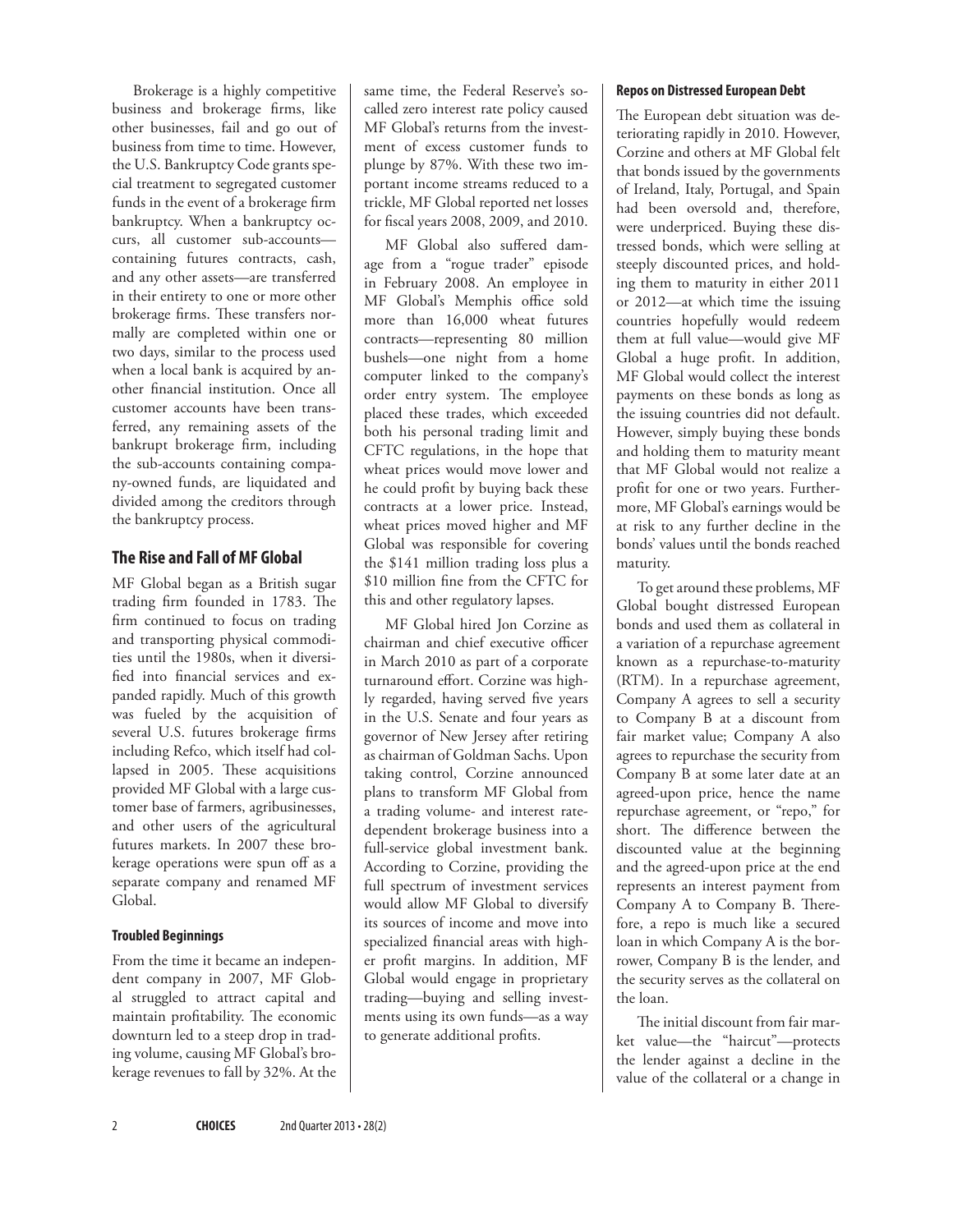the creditworthiness of the borrower. If the value of the collateral declines or the credit rating of the borrower is reduced at any time over the life of the repurchase agreement, the lender has the right to demand a bigger haircut from the borrower in the form of a cash payment called a margin call. While a margin call for a repurchase agreement is not the same as a margin call for a futures contract, both of them involve an immediate cash payment and are triggered by an unfavorable market change.

An RTM is similar to a standard repo, except that the lender can either return the collateral to the borrower at the end of the agreement or redeem it from the issuer at par value. Because the lender can redeem the collateral from the issuer, financial accounting standards require the borrower to report the first part of the RTM transaction as a sale. For MF Global, this meant the distressed European debt would not appear on its balance sheet, a point that became increasingly important as conditions in Europe deteriorated. In addition, if the interest payment received on the bonds exceeded the haircut paid to the lender, MF Global could record an immediate profit on the trade. MF Global's leaders were hungry for positive results and embraced RTMs as the answer to the company's problems. By August 2011, MF Global's RTM position had ballooned to \$7.4 billion and accounted for nearly oneseventh of the firm's assets, compared to virtually zero a year before.

#### **Margin Calls, Credit Downgrades and a Run on the Bank**

The success of this RTM strategy rested on two important requirements: that the European debt crisis would not worsen, and that MF Global would maintain a stable credit rating. Instead, the European debt situation steadily worsened and bond prices continued to decrease, leading to margin calls from the lenders in the RTM trades. These margin calls were a major factor in the record \$191.6 million loss reported by MF Global for the fiscal quarter ending September 2011. This loss led to a downgrade of the company's credit rating to the lowest level eligible for investment grade, and set off another wave of margin calls on the RTM trades.

The downward spiral accelerated during the last week of October. Further downgrades left MF Global's credit rating at "junk" or speculative grade, indicating a company at risk of default, and triggered a new round of margin calls. Amid growing concerns about the company's viability, MF Global experienced the brokerage firm equivalent of a "run on the bank": customers withdrew funds or closed accounts altogether, lenders cancelled credit lines, firms stopped trading with MF Global, and counterparties slowed or withheld payments to MF Global.

## **The Final Days**

The resulting liquidity crunch forced MF Global to scramble for cash to meet its day-to-day funding needs. On several occasions during the final week of October, cash was withdrawn from what were believed to be excess company funds held in the segregated funds account. The company also began the questionable practice of making intra-day borrowings from the customer portion of the segregated funds account, transferring funds out in the morning and returning them by the end of the trading day when the final balances were determined for regulatory purposes.

As MF Global's cash needs grew and its ability to repay these temporary borrowings declined, it eventually reached the point where it was unable to return the customer funds it had borrowed. On Friday, Oct. 28, MF Global discovered a \$300 million shortfall in customer segregated funds. MF Global staff, regulators, and exchanges worked around the clock through the weekend to resolve this discrepancy, but as time passed the shortfall grew larger. By early Monday morning, the amount of missing segregated funds had reached \$900 million for customers trading on U.S. exchanges, plus an additional \$700 million for customers trading on foreign exchanges. With no way out, MF Global and its subsidiaries filed for bankruptcy. The bankruptcy trustee later found that the deficit in customer segregated funds had existed at least since Wednesday, Oct. 26, but MF Global's books and records were such a shambles and its internal financial controls were so weak that the shortfall went undetected.

## **The MF Global Bankruptcy Process**

The first action of the bankruptcy trustee was to transfer customer accounts to other brokerage firms. But because segregated funds were missing, the normal account-by-account transfer of commodity positions and associated customer funds could not occur. Futures positions were transferred to six other brokerage firms, but the corresponding cash balances were frozen pending resolution of the shortfall. As a result, customers immediately received margin calls from their new brokerage firms on what suddenly became un-margined positions. Those customers who were unable to immediately make new margin deposits on their existing futures positions saw those positions liquidated. In many cases, these liquidations wiped out the risk management strategies put in place by farmers and agribusinesses.

The bankruptcy trustee also established a claims process with four classes: 4d Customers, 30.7 Customers, Delivery Customers, and Securities Customers. Of the four, the Securities Customers class was the easiest to resolve because there were only 428 securities customers at MF Global and all were covered by the Security Investors Protection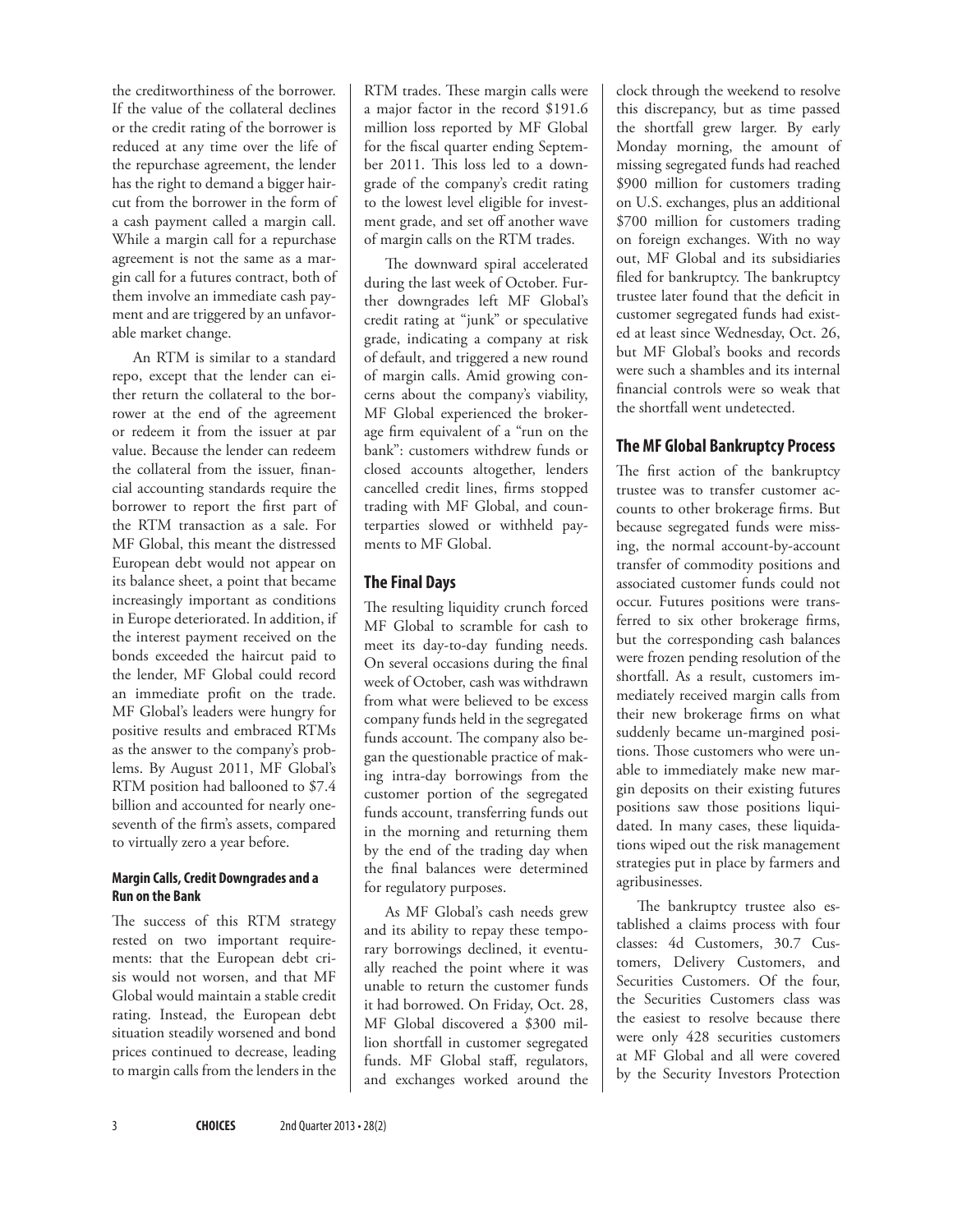Corporation (SIPC). SIPC was created by Congress in 1970 in response to a series of securities firm failures. SIPC holds a \$1-billion reserve that has accumulated over the years from assessments on brokerage firms at a rate of ¼ of 1% per year of net operating revenues from securities. It pays up to \$500,000 per customer for missing securities, including a maximum of \$250,000 for missing cash, and is designed to reimburse customers promptly for any losses resulting from a brokerage firm failure due to reasons other than fraud. As a result, Securities Customers were made whole within a matter of weeks.

The 27,000-plus customers in the three commodities classes have not been so fortunate. Delivery Customers—owners of physical commodities and related assets used in futures deliveries—received a complete return of property following court approval in April 2012, six months after the event. The 4d Customers—named after the section of the Commodity Exchange Act that applies to customers of domestic exchanges have received \$4.8 billion from the bankruptcy process as of June 2013, representing 89% of their segregated funds. Payouts from two recent legal settlements are expected to bring the final figure to 96%, leaving 4d Customers as a group with a \$205 million shortfall. Most farmers and agribusinesses are part of the 4d customer class.

The 30.7 Customers—named after the section of the CFTC Regulations covering domestic customers of foreign exchanges—have fared even less well. They have received just \$158 million from the bankruptcy process as of June 2013, representing 18% of their segregated funds. Payouts from a recent legal settlement are expected to increase this to 60%, and the possibility of additional recoveries could bring the final figure to somewhere between 84% and 91%. Even at these projected levels, 30.7 Customers, as a

group, stand to lose at least \$80 million, and possibly as much as \$140 million.

## **Why Hasn't Someone Been Put in Jail?**

On June 27, 2013, the CFTC filed a civil lawsuit against the MF Global holding company, MF Global's brokerage arm, Jon Corzine, and Edith O'Brien. O'Brien was the assistant treasurer and, in the final days, played a prominent role in transferring funds among various parts of MF Global in an attempt to keep the company afloat. The CFTC suit charges the defendants with four counts, all of which involve violations of various parts of the Commodity Exchange Act and CFTC regulations: 1) Failure to segregate, and misuse of, customer funds; 2) Failure to report under-segregation; 3) Submission of false or misleading statements; and 4) Failure to supervise diligently. Among the punishments requested by CFTC are lifetime bans to prevent Corzine and O'Brien from working or trading in the futures markets, disgorgement of all income made in connection with the violations described in the lawsuit, full restitution to every customer whose funds have not yet been returned, and various other penalties including a record \$100 million fine payable to the CFTC.

While this legal action may bring some sense of satisfaction to customers and others, it remains to be seen how much additional money is actually recovered and returned. MF Global's bankruptcy trustee immediately settled with the CFTC and agreed to make distributions to MF Global customers out of the bankruptcy estate. But this process has been underway since November 2011, and nothing will change unless the lawsuit produces some additional money for these customer distributions. Corzine and O'Brien, if found guilty, could be ordered to forfeit some of their personal assets, but it

is unlikely these amounts would be enough to make all customers whole. It is even less likely that the CFTC will collect its \$100 million fine because the CFTC will be paid only after all customer claims have been satisfied and all other creditors have been paid.

Most observers expect this to be a challenging case for the CFTC and it could take several years to resolve. One point worth noting is that this is a civil case, not a criminal one, because there has been no indication that the missing customer funds were stolen, embezzled, or otherwise misappropriated nor has there been any evidence of criminal intent. Instead, the MF Global saga appears to be a case of mismanagement on a massive scale. As a result, none of the defendants will go to prison, if found guilty, because mismanagement is not a crime.

## **Restoring Customer Confidence**

Many brokerage firms have failed over the years, but MF Global represents the first time that customers have been unable to recover 100% of their segregated funds. Although it is all but certain that the missing funds were used to cover losses on MF Global's RTM trades, it does not remove the fact that between one-quarter and one-third of a billion dollars belonging to MF Global customers remains missing. Before MF Global failed, market participants took it for granted that segregated funds were untouchable and fully protected from any actions of the brokerage firm entrusted with those funds. It is little wonder that even those who were not customers of MF Global have questioned the safety of their funds and the soundness of the current futures industry business model.

A number of solutions have been proposed to better safeguard customer funds held in commodity brokerage accounts. These suggestions include the creation of a SIPC-like fund